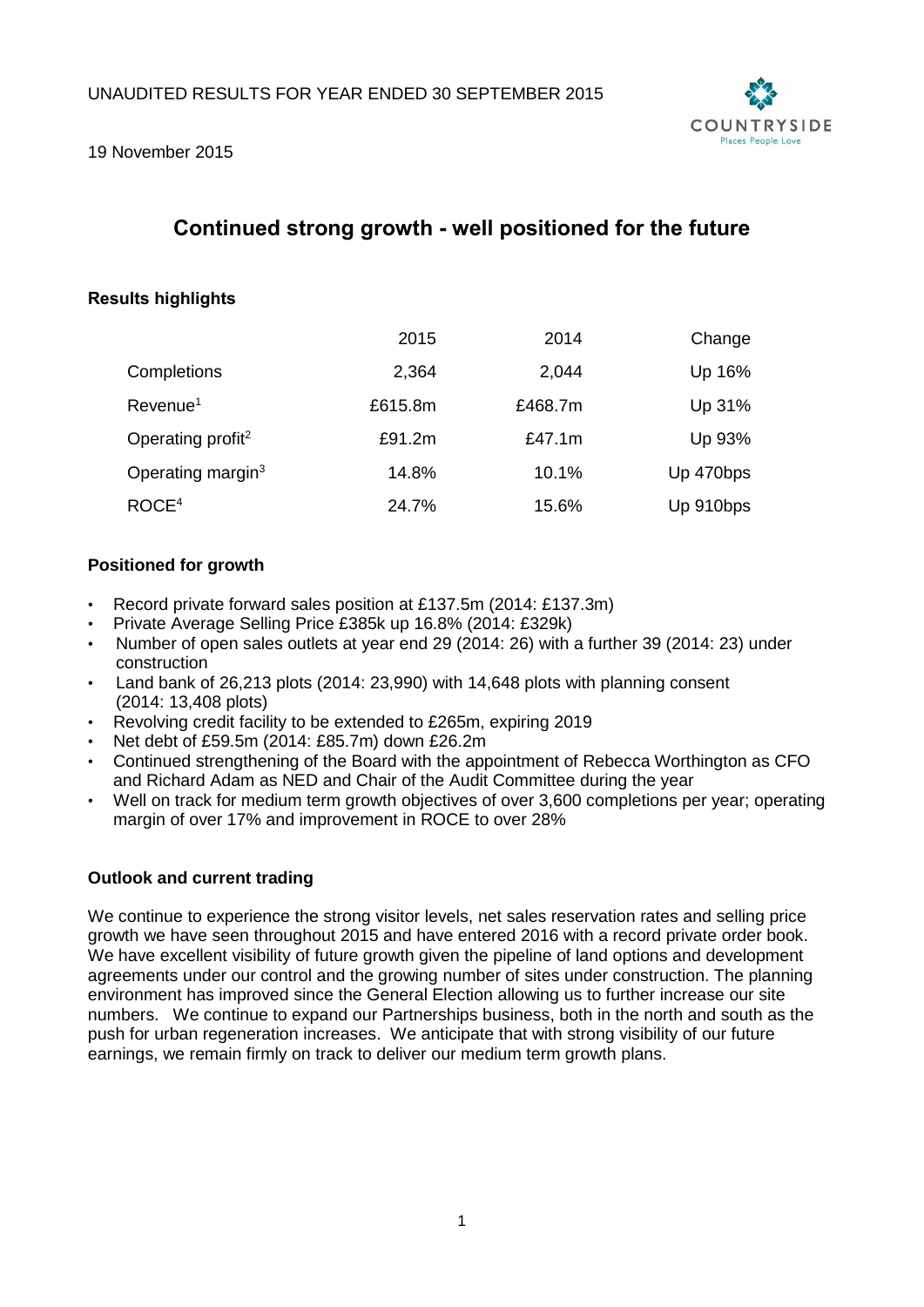# **David Howell, Chairman said**:

"This has been another tremendous year of growth for the Group. The outlook for the coming year remains positive, with strong customer demand for our products and political support for the sector. We have a record private forward order book and look forward to delivering the further growth in our medium term plan."

# **Ian Sutcliffe, Group Chief Executive said:**

"We are delighted to have continued to deliver our operational and financial objectives. We have focused on delivering strong top line and bottom line growth, while maintaining our capital discipline, to give a significant improvement in operating profit, margin and ROCE. Both our Housebuilding and Partnerships divisions have performed very well and have excellent visibility to deliver further industry leading growth."

-ends-

\_\_\_\_\_\_\_\_\_\_\_\_\_\_\_\_\_\_\_\_\_\_\_\_\_

<sup>&</sup>quot;Countryside" or the "Group" refers to the Luxembourg Coppice Midco S.à r.l. group.

<sup>1</sup> Revenue includes the Group's share of revenue of associate and joint ventures.

<sup>&</sup>lt;sup>2</sup> Underlying operating profit is defined as Group operating profit plus share of operating profit from joint ventures and associate before non-underlying items.

<sup>&</sup>lt;sup>3</sup> Underlying operating profit margin is defined as underlying operating profit divided by revenue (including the Group's share of revenue from joint ventures and associate).

<sup>4</sup> Return on capital employed is defined as underlying operating profit divided by average net operating asset value. Net operating assets value is calculated as net assets plus shareholder loans and accrued shareholder loan interest plus net bank debt minus intangible assets.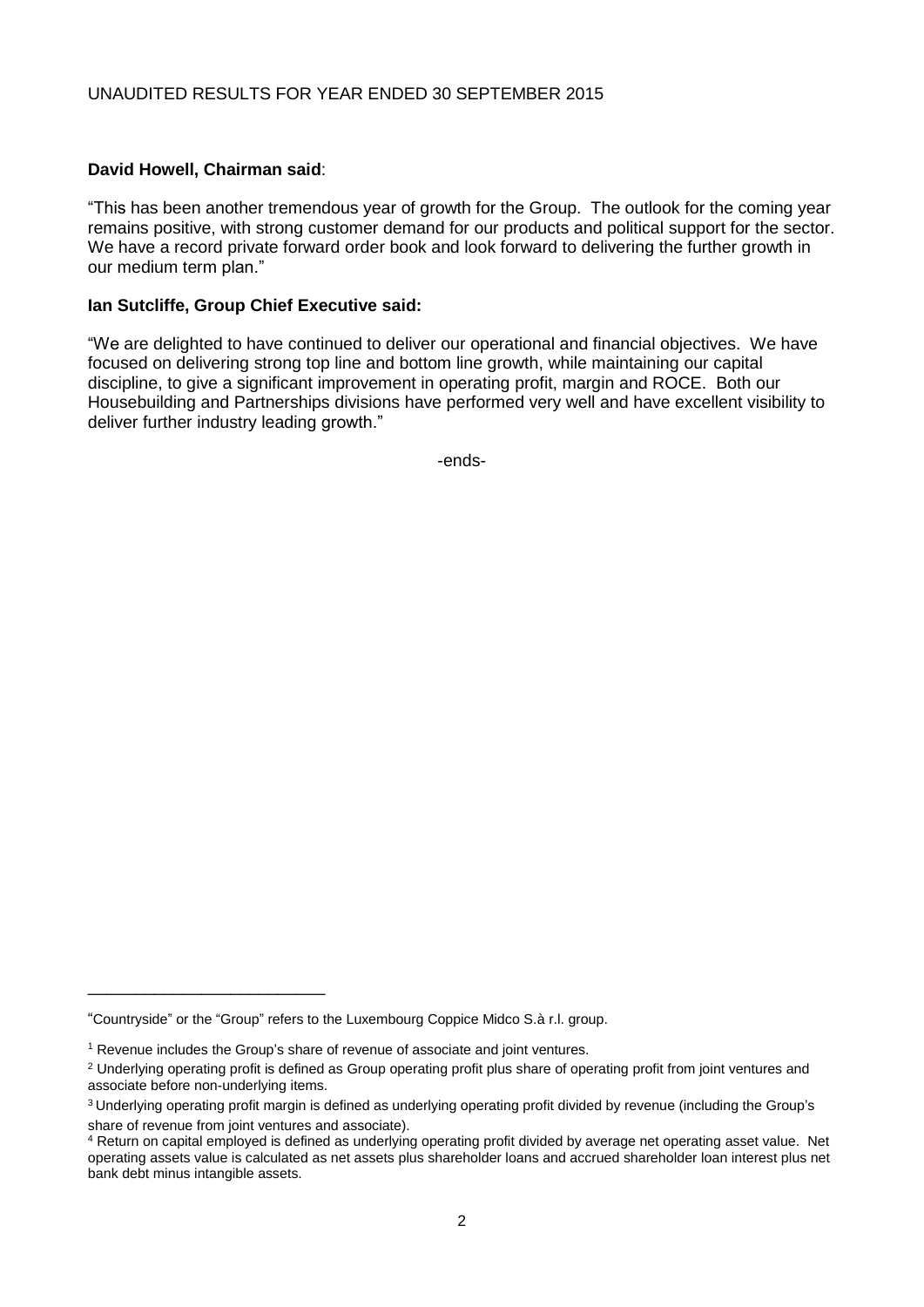# UNAUDITED RESULTS FOR YEAR ENDED 30 SEPTEMBER 2015

# **Group Chief Executive's review**

2015 has been another strong year for the Countryside Group, with strong revenue, operating profit and ROCE growth. We have continued to improve both the quantum and the quality of our earnings, as well as laying the foundations for further growth and improvement in efficiency. We have expanded the size of our business opening new offices in Acton, Brentwood and Sevenoaks, providing the infrastructure for further growth. We have also maintained the high quality of our operations during expansion and have seen continuous improvement in build quality, customer satisfaction and Health & Safety throughout the year.

# *Results*

In total, we completed 2,364 private and affordable homes (2014: 2,044), which was an increase of 16% over the prior year. Private completions increased 23% to 1,091 (including the Group's share of JVs) (2014: 885). We have grown our open sales outlets to 29 during the year and have a further 39 sites under construction, providing the platform for growth in the coming year.

Our private ASP increased to £385,000 which, when combined with improved income from affordable housing and ancillary activities, drove the total revenue to £615.8m.

Underlying operating margin improved to 14.8% (2014: 10.1%), leading to an increase in underlying operating profit to £91.2m (2014: £47.1m), whilst an improved asset turn to 1.7x, further improved ROCE to 24.7% (2014: 15.6%).

Net borrowings were £59.5m at 30 September 2015 (2014: £85.7m), reducing balance sheet gearing to 15.3% (2014: 26.5%). The Group's revolving credit facility with Lloyds Bank, Barclays Bank and Santander UK Plc of £215m, has a maturity date of June 2019. Additionally, we have negotiated an accordion facility for a further £50m over the same period with some amortisation from December 2016.

# *Housebuilding*

The Housebuilding business continues its strong recovery, with a greater proportion of private completions, 456 (up 12.3% on FY14) and boosting profitability. We have now fully integrated Millgate and the addition of their higher priced product has been responsible for increasing Average Selling Prices in Housebuilding to £583,000 (up 18.9% on FY14).

We have had a very good year in acquiring land, gaining planning permission and making starts on site, therefore not only boosting our short-term performance but laying the foundations for our further growth.

I am also pleased to report that due to improved Gross Margins and scale efficiency the underlying operating margin and ROCE have improved to 15.6% and 16.6% respectively. As we see a greater proportion of strategic land being utilised in completions and greater scale efficiencies we expect this to continue to improve further.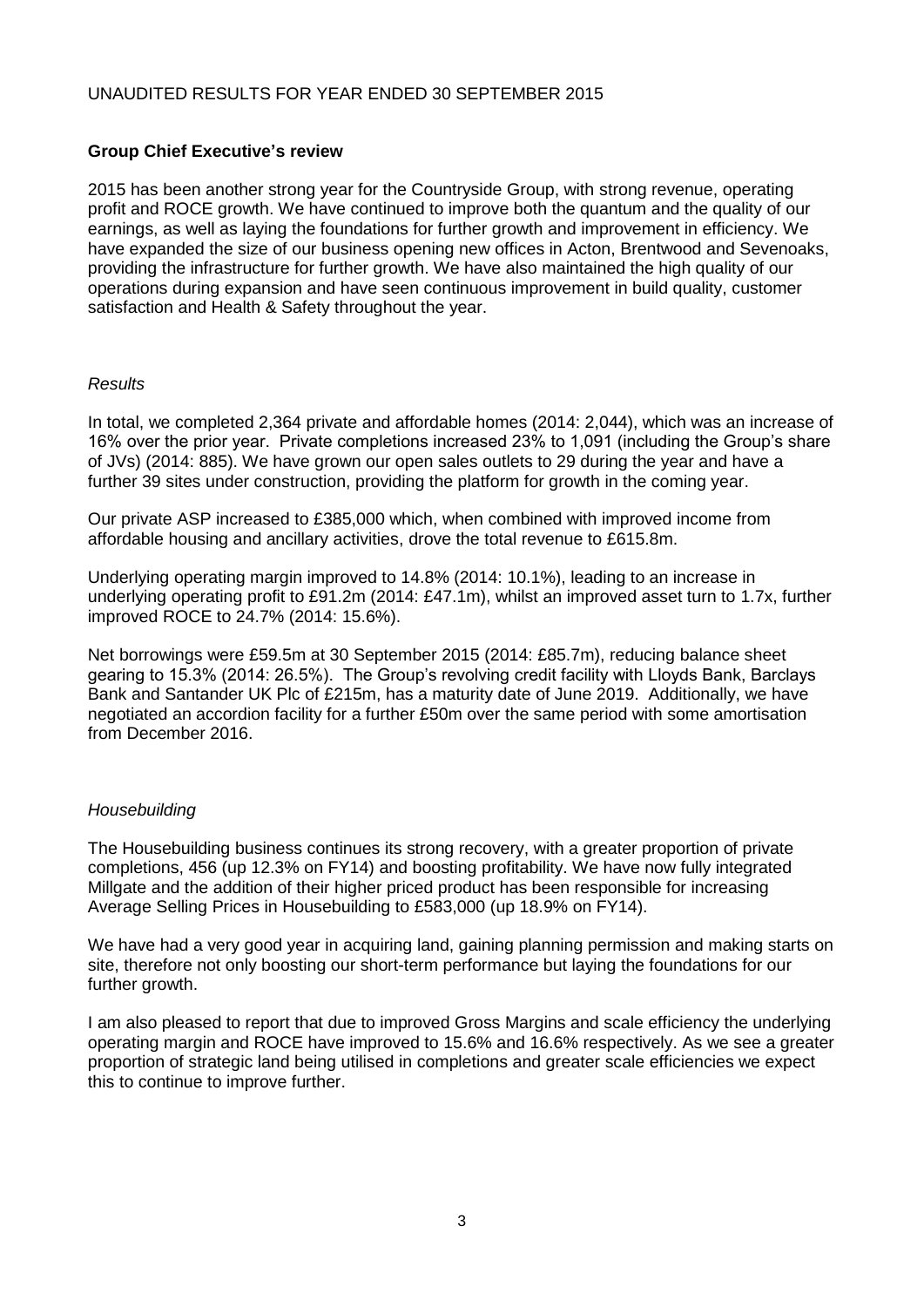# *Partnerships*

Our Partnerships business also performed very well during the year, growing our overall underlying profitability to £39.6m (FY14 £21.7m), with corresponding improvements to the underlying operating margin and ROCE of 13.9% and 69.4% respectively.

We have expanded our business in the north with the addition of the SIGMA PRS portfolio and have gained new business in the south at Waltham Forest, Southgate, South Oxhey and Becontree Heath. Our new business pipeline gives us visibility for the next five years across the business, underpinning our further growth ambition.

# *Strong land bank*

We grew the owned or controlled land bank to 26,213 plots (2014: 23,990), of which 14,648 have planning (2014: 13,408). This represents over 11 years' production at current levels. 86% of our private land has been sourced strategically via options and conditional contracts, at a discount to future market value. The land bank is predominantly located in the south east of England in areas of strong economic resilience. This gives us a tremendous base for future growth in both Housebuilding and the Partnerships divisions as well as strong visibility of medium-term delivery.

# *Long-term supplier relationships*

Our subcontractor supply chain has also grown over the past year and has remained loyal to our business, despite competitive pressure. We have continued to invest in the subcontractor base and to expand the scope of its activity, which we believe is key to delivering the growth to which we aspire. We have seen build costs rise during the year, but the spike in material prices has eased and overall increases have been more than outstripped by sales price inflation.

Health & Safety, together with Customer Care remain areas of key focus for our business. We have made good progress in both areas and all the performance indicators have shown continued improvement throughout the year despite the growth in our business.

# *Strengthening the Board*

During this year we have further strengthened our Board with the appointments of Richard Adam as a non-executive director in April 2015 and Rebecca Worthington as Chief Financial Officer in August.

This strong set of results for the year reflect the hard work of our management team and our staff, in particular our site teams. On behalf of the Board, I would like to thank all of our employees this year for their contribution to the business.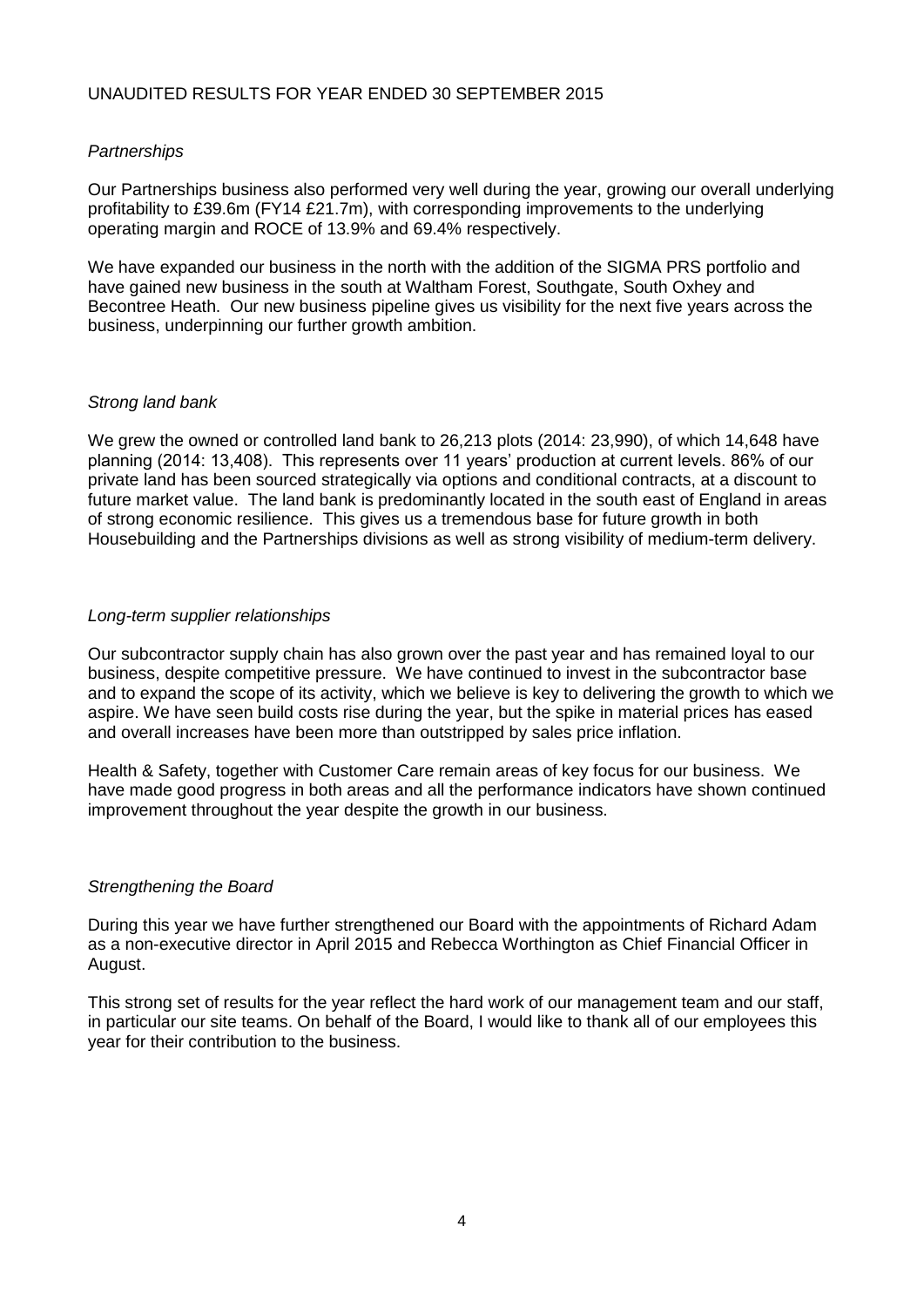# UNAUDITED RESULTS FOR YEAR ENDED 30 SEPTEMBER 2015

# *Outlook*

The outlook for the coming year remains positive, with strong political support for the sector. We enter 2016 with high visibility of future growth given the pipeline of options and development agreements under our control, the growing number of sites under construction and strong order book. The Board is confident that the Group is well-placed to continue to deliver on its plans in the coming 12 months.

**Ian Sutcliffe**

**Group Chief Executive**

**19 November 2015**

# **Enquiries:**

# **Brunswick**

020 7404 5959

Simon Sporborg / Nina Coad / Will Rowberry / Oliver Sherwood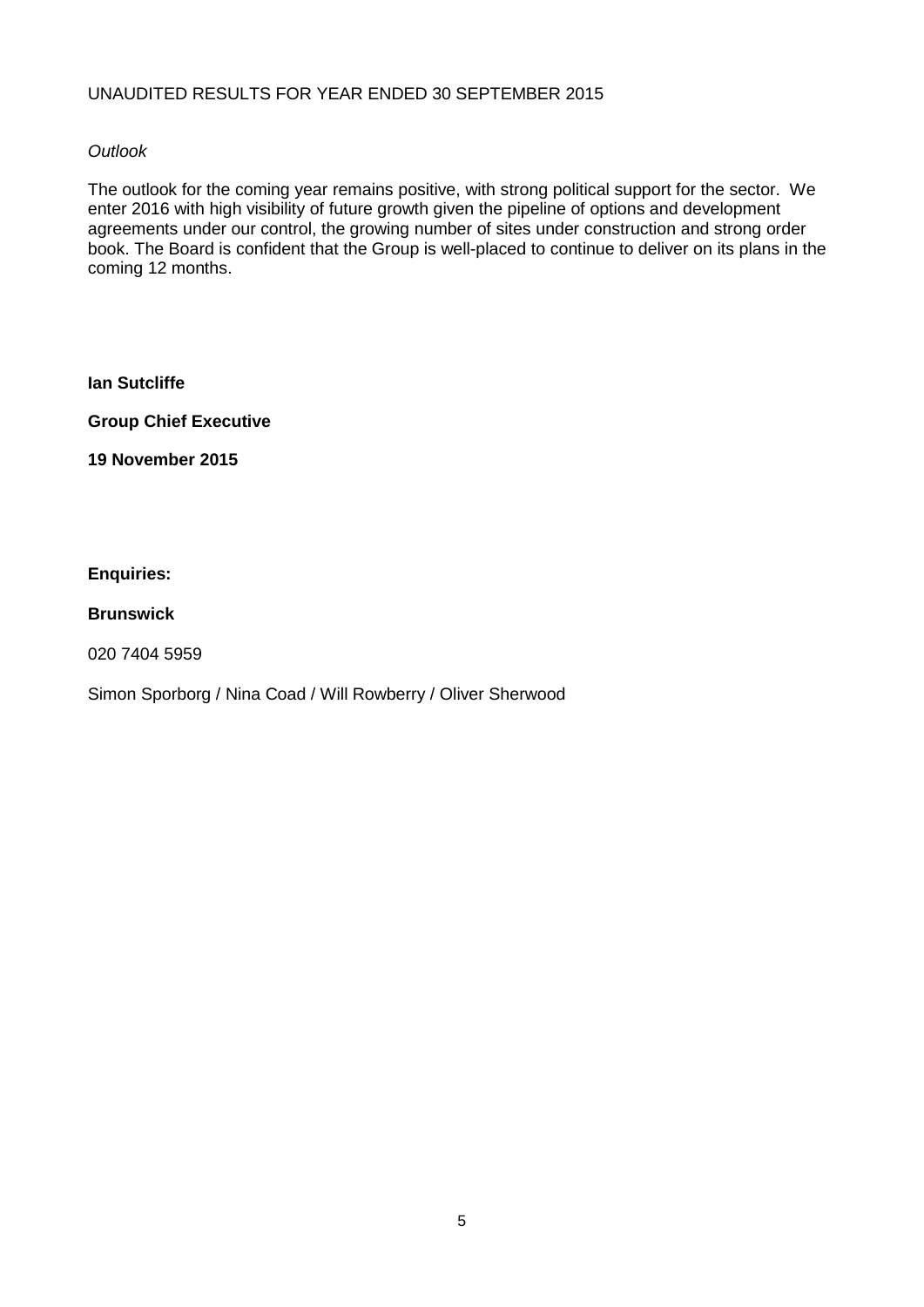#### CONSOLIDATED INCOME STATEMENT (unaudited) FOR THE YEAR ENDED 30 SEPTEMBER 2015

|                                                                                                                                              | Note | For the<br>year ended<br>30 September<br>2015 | For the year<br>ended<br>30 September<br>2014 |
|----------------------------------------------------------------------------------------------------------------------------------------------|------|-----------------------------------------------|-----------------------------------------------|
|                                                                                                                                              |      | £'000                                         | £'000                                         |
| Revenue                                                                                                                                      | 3    | 547,486                                       | 452,797                                       |
| Cost of sales                                                                                                                                |      | (431, 690)                                    | (375, 413)                                    |
| Gross profit                                                                                                                                 |      | 115,796                                       | 77,384                                        |
| Administrative expenses                                                                                                                      |      | (47, 870)                                     | (35, 142)                                     |
| <b>Group operating profit</b>                                                                                                                | 2, 3 | 67,926                                        | 42,242                                        |
| Analysed as:                                                                                                                                 |      |                                               |                                               |
| Underlying Group operating profit                                                                                                            |      | 91,166                                        | 47,120                                        |
| Less: Share of associate and joint venture's operating<br>profit                                                                             | 6, 7 | (16, 685)                                     | (4, 136)                                      |
| Less: Non-underlying items                                                                                                                   | 2    | (6, 555)                                      | (742)                                         |
| <b>Group operating profit</b>                                                                                                                |      | 67,926                                        | 42,242                                        |
| Finance costs                                                                                                                                | 4    |                                               |                                               |
| Finance income                                                                                                                               | 4    | (52, 294)<br>1,803                            | (51, 944)<br>2,264                            |
| Share of profit from associate and joint ventures                                                                                            | 6, 7 | 10,584                                        | 2,025                                         |
| Profit/(Loss) before income tax                                                                                                              |      | 28,019                                        | (5, 413)                                      |
| Income tax expense                                                                                                                           | 5    | (8, 186)                                      | (6, 536)                                      |
| Profit/(Loss) for the year                                                                                                                   |      | 19,833                                        | (11,949)                                      |
|                                                                                                                                              |      |                                               |                                               |
| Profit is attributable to:                                                                                                                   |      |                                               |                                               |
| Owners of the parent                                                                                                                         |      | 19,623                                        | (11, 828)                                     |
| Non-controlling interests                                                                                                                    |      | 210                                           | (121)                                         |
|                                                                                                                                              |      | 19,833                                        | (11,949)                                      |
| Earnings/(Loss) per share (expressed in pence per<br>share):                                                                                 |      |                                               |                                               |
| Basic earnings/(loss) per share                                                                                                              |      | 1,085                                         | (862)                                         |
| Other comprehensive income<br>Items that may be reclassified to profit and loss<br>Changes in the fair value of available-for-sale financial |      |                                               |                                               |
| assets                                                                                                                                       |      | 443                                           | 1,122                                         |
| Total comprehensive income/(loss) for the year                                                                                               |      | 20,276                                        | (10,827)                                      |
| Total comprehensive income/(loss) for the period<br>attributable to:                                                                         |      |                                               |                                               |
| Owners of the parent                                                                                                                         |      | 20,066                                        | (10, 706)                                     |
| Non-controlling interest                                                                                                                     |      | 210                                           | (121)                                         |
|                                                                                                                                              |      | 20,276                                        | (10, 827)                                     |

Revenue and operating profits arise from the Group's continuing operations.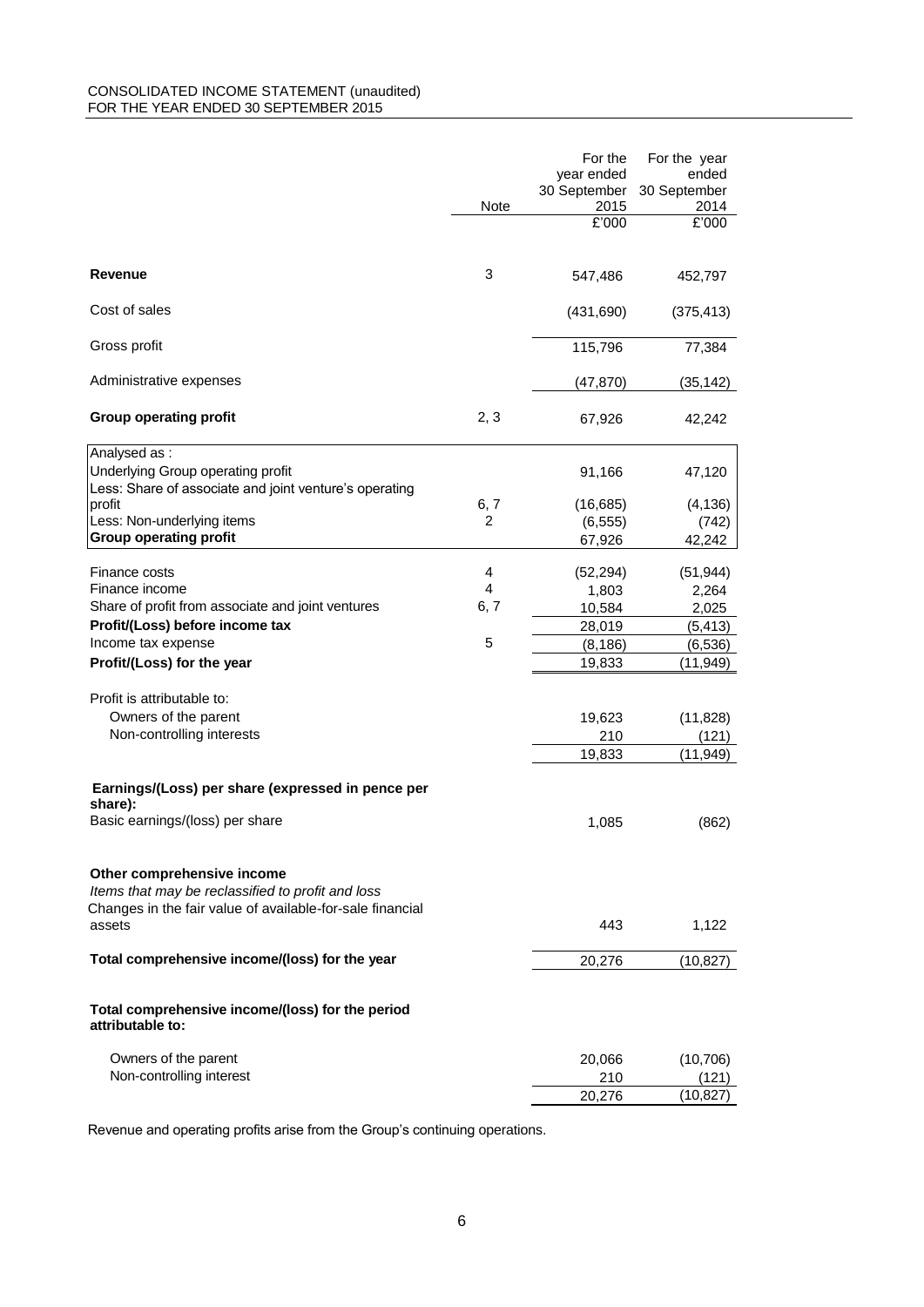#### CONSOLIDATED STATEMENT OF FINANCIAL POSITION (unaudited) AS AT 30 SEPTEMBER 2015

|                                                 |                | For the       | For the       |
|-------------------------------------------------|----------------|---------------|---------------|
|                                                 |                | year ended    | year ended    |
|                                                 |                | 30 September  | 30 September  |
|                                                 | Note           | 2015<br>£'000 | 2014<br>£'000 |
|                                                 |                |               |               |
| <b>Assets</b>                                   |                |               |               |
| <b>Non-current assets</b>                       |                |               |               |
| Intangible assets                               |                | 59,453        | 60,654        |
| Property, plant and equipment                   |                | 2,406         | 1,244         |
| Investment in joint ventures                    | $\overline{7}$ | 50,097        | 19,692        |
| Investment in associate                         | 6              | 4,164         | 8,841         |
| Available for sale financial assets             |                | 10,535        | 10,862        |
| Derivative financial instruments                |                | 6             | 412           |
| Deferred tax assets                             |                | 5,606         | 5,902         |
| Trade and other receivables                     |                | 15,349        | 24,376        |
|                                                 |                | 147,616       | 131,983       |
| <b>Current assets</b>                           |                |               |               |
| Inventories                                     | 8              | 439,542       | 380,778       |
| Trade and other receivables                     |                | 105,450       | 76,135        |
| Cash and cash equivalents                       |                | 354           | 172           |
|                                                 |                | 545,346       | 457,085       |
| <b>Total assets</b>                             |                | 692,962       | 589,068       |
| <b>Liabilities</b>                              |                |               |               |
| <b>Current liabilities</b>                      |                |               |               |
| Trade and other payables                        |                | (181, 140)    | (139, 531)    |
| Current income tax liabilities                  |                | (4,043)       | (4, 196)      |
| Provisions                                      |                | (1, 144)      | (1,450)       |
|                                                 |                | (186, 327)    | (145, 177)    |
| <b>Non-current liabilities</b>                  |                |               |               |
| <b>Borrowings</b>                               | 9              | (343, 361)    | (366, 408)    |
| Trade and other payables                        |                | (148, 930)    | (81, 696)     |
| Provisions                                      |                | (1, 110)      | (4, 345)      |
|                                                 |                | (493, 401)    | (452, 449)    |
| <b>Total liabilities</b>                        |                | (679, 728)    | (597,626)     |
| Net assets/(liabilities)                        |                | 13,234        | (8, 558)      |
| <b>Equity</b>                                   |                |               |               |
| Share capital                                   |                | 19            | 18            |
| Share premium                                   |                | 1,075         | 870           |
| Reserves                                        |                | 11,907        | (9,469)       |
| Equity attributable to owners of the parent     |                | 13,001        | (8,581)       |
| Equity attributable to non-controlling interest |                | 233           | 23            |
| <b>Total equity</b>                             |                | 13,234        | (8,558)       |
|                                                 |                |               |               |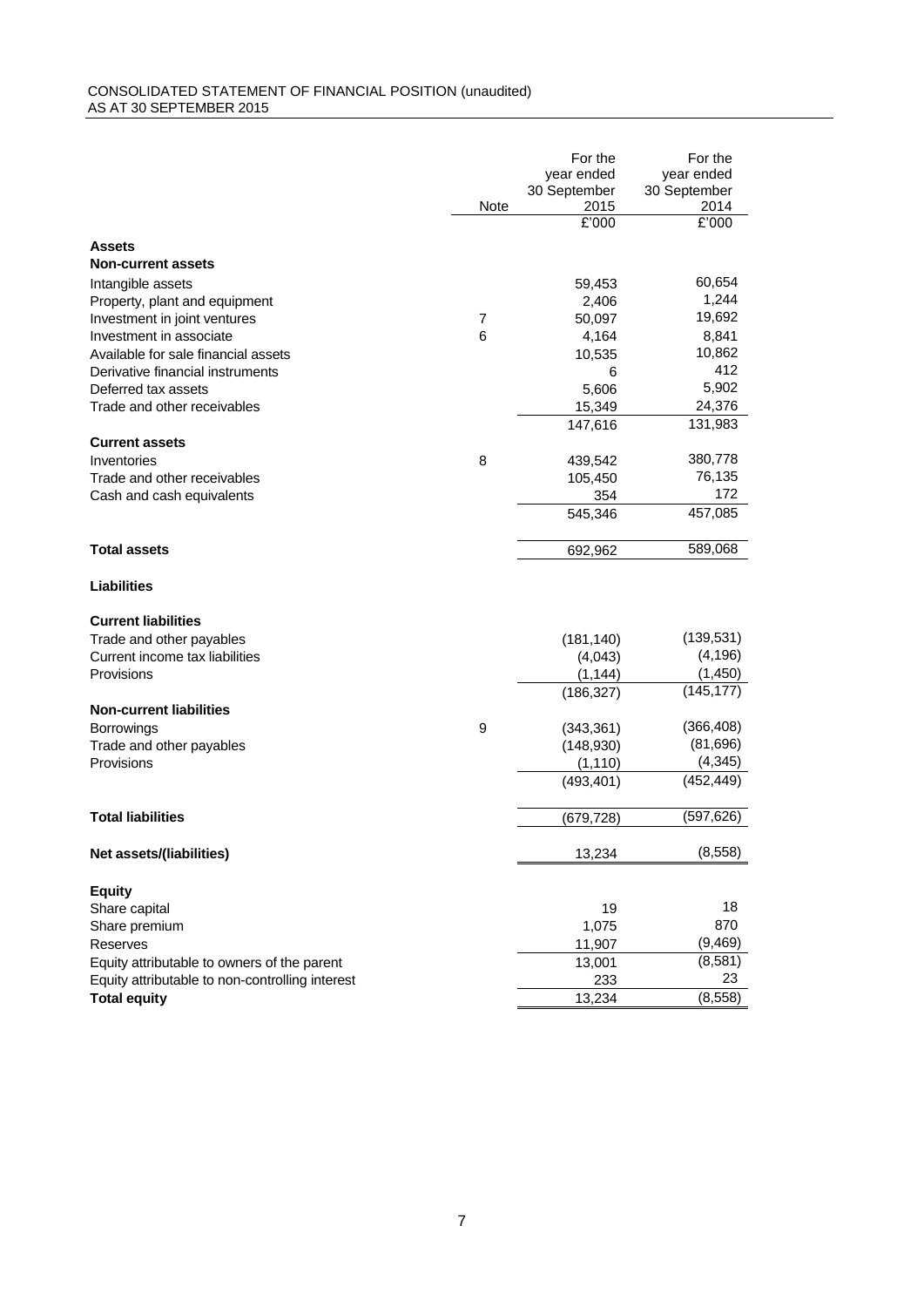#### CONSOLIDATED STATEMENT OF CHANGES IN EQUITY (unaudited) FOR THE YEAR ENDED 30 SEPTEMBER 2015

|                                                                                  | Share            | Share            | Retained          | Available<br>for sale<br>financial | Equity<br>attributable | Non-<br>controlling |                |
|----------------------------------------------------------------------------------|------------------|------------------|-------------------|------------------------------------|------------------------|---------------------|----------------|
|                                                                                  | capital<br>£'000 | premium<br>£'000 | earnings<br>£'000 | assets<br>£'000                    | to owner<br>£'000      | interest<br>£'000   | Total<br>E'000 |
|                                                                                  |                  |                  |                   |                                    |                        |                     |                |
| At 30 September 2013                                                             | 8                | 687              | 629               |                                    | 1,324                  | 144                 | 1,468          |
| <b>Comprehensive income</b><br>Loss for the period<br>Other comprehensive        |                  |                  | (11, 828)         |                                    | (11, 828)              | (121)               | (11, 949)      |
| income                                                                           |                  |                  |                   | 1,122                              | 1,122                  |                     | 1,122          |
| Total comprehensive<br>income                                                    |                  |                  | (11, 828)         | 1,122                              | (10, 706)              | (121)               | (10, 827)      |
| <b>Transactions with owners</b><br>Share based payment<br>Proceeds from issue of |                  |                  | 608               |                                    | 608                    |                     | 608            |
| shares                                                                           | 10               | 183              |                   |                                    | 193                    | ä,                  | 193            |
| Total transactions with<br>owners                                                | 10               | 183              | 608               |                                    | 801                    |                     | 801            |
| At 30 September 2014                                                             | 18               | 870              | (10, 591)         | 1,122                              | (8,581)                | 23                  | (8, 558)       |
| <b>Comprehensive income</b><br>Profit for the period<br>Other comprehensive      |                  |                  | 19,623            |                                    | 19,623                 | 210                 | 19,833         |
| income                                                                           |                  |                  |                   | 443                                | 443                    |                     | 443            |
| Total comprehensive<br>income                                                    |                  |                  | 19,623            | 443                                | 20,066                 | 210                 | 20,276         |
| <b>Transactions with owners</b><br>Share based payment<br>Proceeds from issue of |                  |                  | 1,310             |                                    | 1,310                  |                     | 1,310          |
| shares                                                                           | 1                | 205              |                   |                                    | 206                    |                     | 206            |
| Total transactions with<br>owners                                                | 1                | 205              | 1,310             |                                    | 1,516                  |                     | 1,516          |
| At 30 September 2015                                                             | 19               | 1,075            | 10,342            | 1,565                              | 13,001                 | 233                 | 13,234         |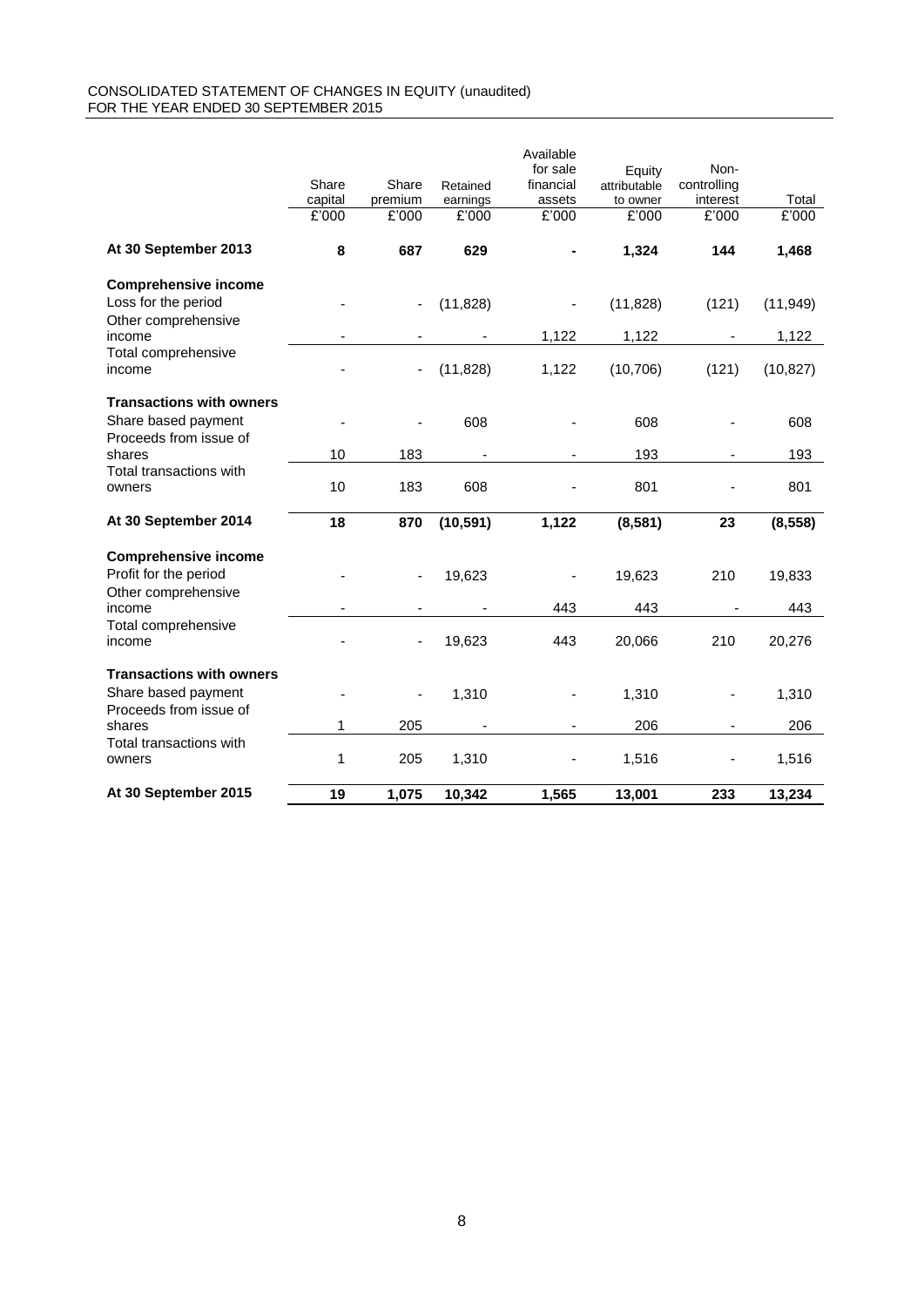#### CONSOLIDATED CASH FLOW STATEMENT (unaudited) FOR THE YEAR ENDED 30 SEPTEMBER 2015

|                                                              | For the year         | For the year         |
|--------------------------------------------------------------|----------------------|----------------------|
|                                                              | ended                | ended                |
|                                                              | 30 September<br>2015 | 30 September<br>2014 |
|                                                              | £'000                | £'000                |
| Cash flows from operating activities                         |                      |                      |
| Profit/(Loss) before taxation                                | 28,019               | (5, 413)             |
| <b>Adjustments for:</b>                                      |                      |                      |
| -Depreciation charge                                         | 352                  | 1,181                |
| -Amortisation charge                                         | 1.201                | 1,032                |
| -Non-cash items                                              | (977)                | 5,168                |
| -Share of post-tax profit from joint ventures and associates | (10, 584)            | (2,025)              |
| -Share based payment                                         | 1,310                | 608                  |
| Finance costs                                                | 52,294               | 51,944               |
| Finance income                                               | (1,803)              | (2, 264)             |
| Changes in working capital:                                  |                      |                      |
| - Decrease/(Increase) in inventories                         | 2,648                | (5,057)              |
| - Increase in trade and other receivables                    | (5,589)              | (1, 118)             |
| - Decrease in trade and other payables                       | (35, 574)            | (5,642)              |
| - Decrease in provisions                                     | (1,478)              | (606)                |
| Cash generated from operations                               | 29,819               | 37,808               |
|                                                              |                      |                      |
| Interest paid                                                | (5,648)              | (10, 502)            |
| Tax paid                                                     | (8,035)              | (730)                |
| Net cash inflow from operating activities                    | 16,136               | 26,576               |
| Cash flows from investing activities                         |                      |                      |
| Purchase of property, plant and equipment                    | (1, 514)             | (490)                |
| Proceeds from disposal of available for sale financial       |                      |                      |
| assets                                                       | 2,511                | 1,971                |
| Acquisition of subsidiary (net of cash acquired)             |                      | (54, 572)            |
| Increase in loans to associate and joint ventures            | 1,480                | (37,095)             |
| Interest received                                            | 824                  | 527                  |
| Dividends received from joint venture investments            | 6,682                | 2,760                |
| Net cash outflow from investing activities                   | 9,983                | (86, 899)            |
| Cash flows from financing activities                         |                      |                      |
| Net proceeds from issue of ordinary shares                   | 206                  | 193                  |
| Proceeds from issue of preference shares                     |                      | 54,706               |
| Proceeds from borrowings                                     | (26, 143)            | 130,368              |
| Repayment of borrowings                                      |                      | (125,000)            |
| Net cash (outflow)/inflow from financing activities          | (25, 937)            | 60,267               |
|                                                              |                      |                      |
| Net increase/(decrease) in cash and cash equivalents         | 182                  | (56)                 |
| Cash and cash equivalents at beginning of the period         | 172                  | 228                  |
| Cash and cash equivalents at the end of the period           | 354                  | 172                  |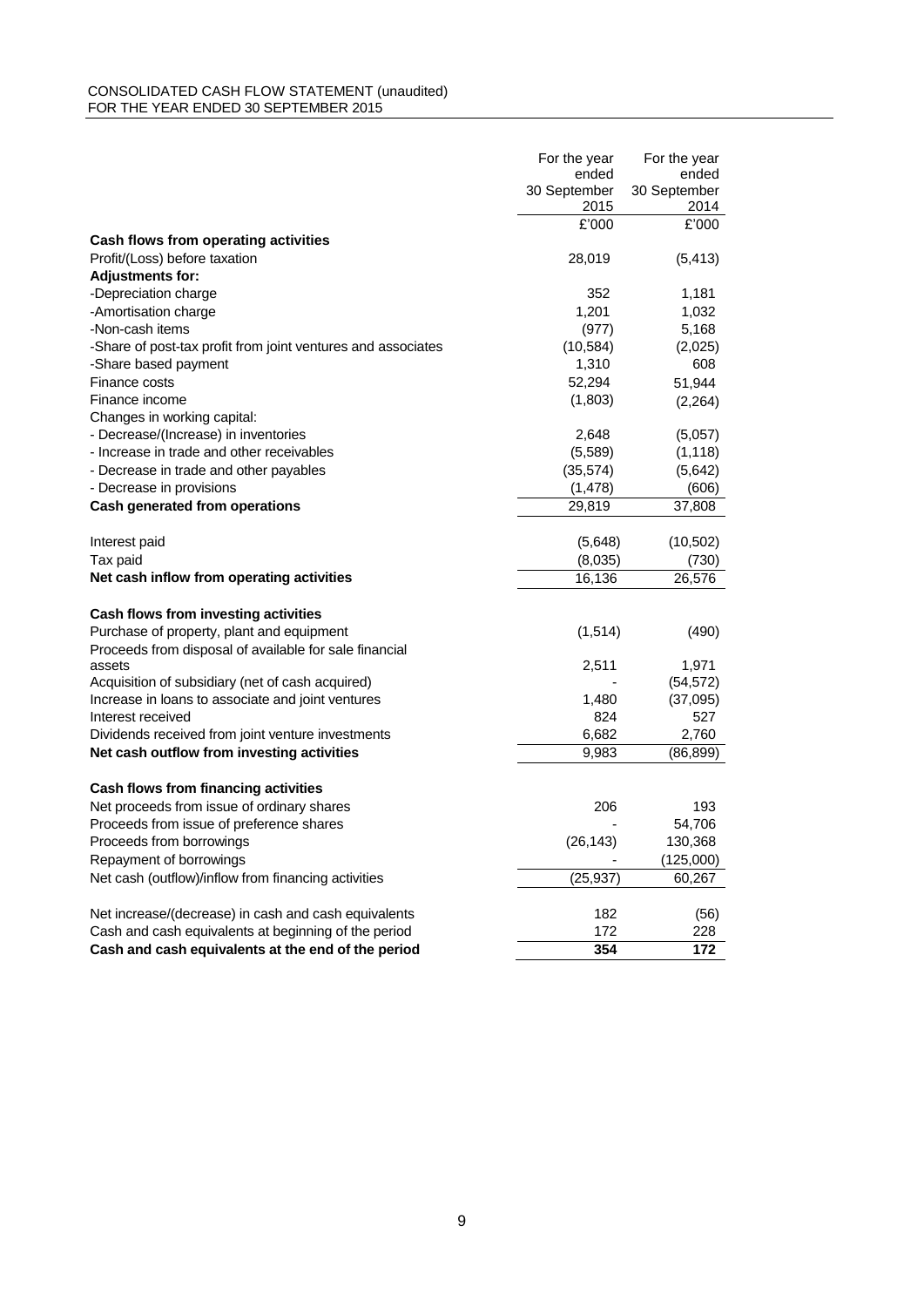### **1. BASIS OF PREPARATION**

The unaudited financial information presented in this press release for the years ended 30 September 2015 and 2014 is based on the consolidated financial information of OCM Luxembourg Coppice Midco S.à r.l. and its subsidiaries (the "Group"). The results and the accompanying notes are unaudited and do not constitute statutory accounts within the meaning of Section 435 of the Companies Act 2006.

OCM Luxembourg Coppice Midco S.à r.l. (the "Company") is a company incorporated and domiciled in Luxembourg on 5 February 2013 under the legal form of "Société à Responsibilité Limitée" having its corporate office at 26a Boulevard Royal, L-2449 Luxembourg, Grand-Duchy of Luxembourg. The address of the registered office is: Registre du Commerce et des Sociétés of Luxembourg City under number B175318. OCM Luxembourg Coppice Midco S.à r.l. is the holding company of OCM Luxembourg Coppice Holdco S.à r.l. and its subsidiaries whose principal activity of the Group is UK based property development.

On 3 February 2014, the Company acquired a significant holding in the share capital of Millgate Developments Limited ("Millgate") through its subsidiary Millgate (UK) Holdings Limited, which was incorporated by Magnum Luxco S.à r.l (a direct subsidiary of the Company) to acquire Millgate. As a result of this acquisition on 3 February 2014, 25% of the issued share capital of Millgate (UK) Holdings Limited was held by the existing management of Millgate. On 4 June 2014, the 75% shareholding in Millgate (UK) Holdings Limited was transferred from Magnum Luxco S.à r.l to Countryside Properties (UK) Limited (an indirect subsidiary of the Company). During January 2015, Countryside Properties (UK) Limited exercised an option (which was put in place at the time of the original acquisition of Millgate on 3 February 2014) to acquire the remaining 25% shareholding in Millgate (UK) Holdings Limited.

The unaudited financial information has been prepared in accordance with International Financial Reporting Standards as adopted by the European Union ("IFRS") and is prepared on a going concern basis and under the historical cost convention, except for the fair valuation of assets and liabilities of the subsidiary companies acquired during the period, and available for sale financial assets and financial liabilities (including derivative instruments). The accounting policies used in the preparation of this unaudited financial information have been consistently applied to all the years presented.

### **2. GROUP OPERATING PROFIT**

### **(a) Group operating profit**

|                                                            | 2015    | 2014    |
|------------------------------------------------------------|---------|---------|
|                                                            | £'000   | £'000   |
| Group operating profit has been arrived at after charging: |         |         |
| Staff costs                                                | 60,316  | 40,990  |
| Acquisition costs                                          |         | 134     |
| Depreciation of property, plant and equipment              | 352     | 1.181   |
| Amortisation of intangible assets                          | 1.201   | 1.032   |
| Provisions against inventories                             | 300     | 8.165   |
| Inventories expensed to cost of sales                      | 430.063 | 366.554 |
| <b>Operating leases</b>                                    | 3,435   | 3,361   |

#### **(b) Non-underlying items**

Certain items are presented separately in the combined and consolidated income statement as non-underlying items where, in the judgement of the Directors, they need to be disclosed separately by virtue of their nature, size or incidence in order to obtain a clear and consistent presentation of Group's underlying business performance. As these nonunderlying items can vary significantly from year to year they create volatility in reported earnings. As such, the Directors believe that the 'underlying group operating profit' and 'underlying diluted and basic earnings per share' measures presented provide a clear and consistent presentation of the underlying performance of the Group's ongoing business for shareholders. Underlying group operating profit is not defined by IFRS and therefore may not be directly comparable with the 'adjusted' or 'underlying' profit measures of other companies.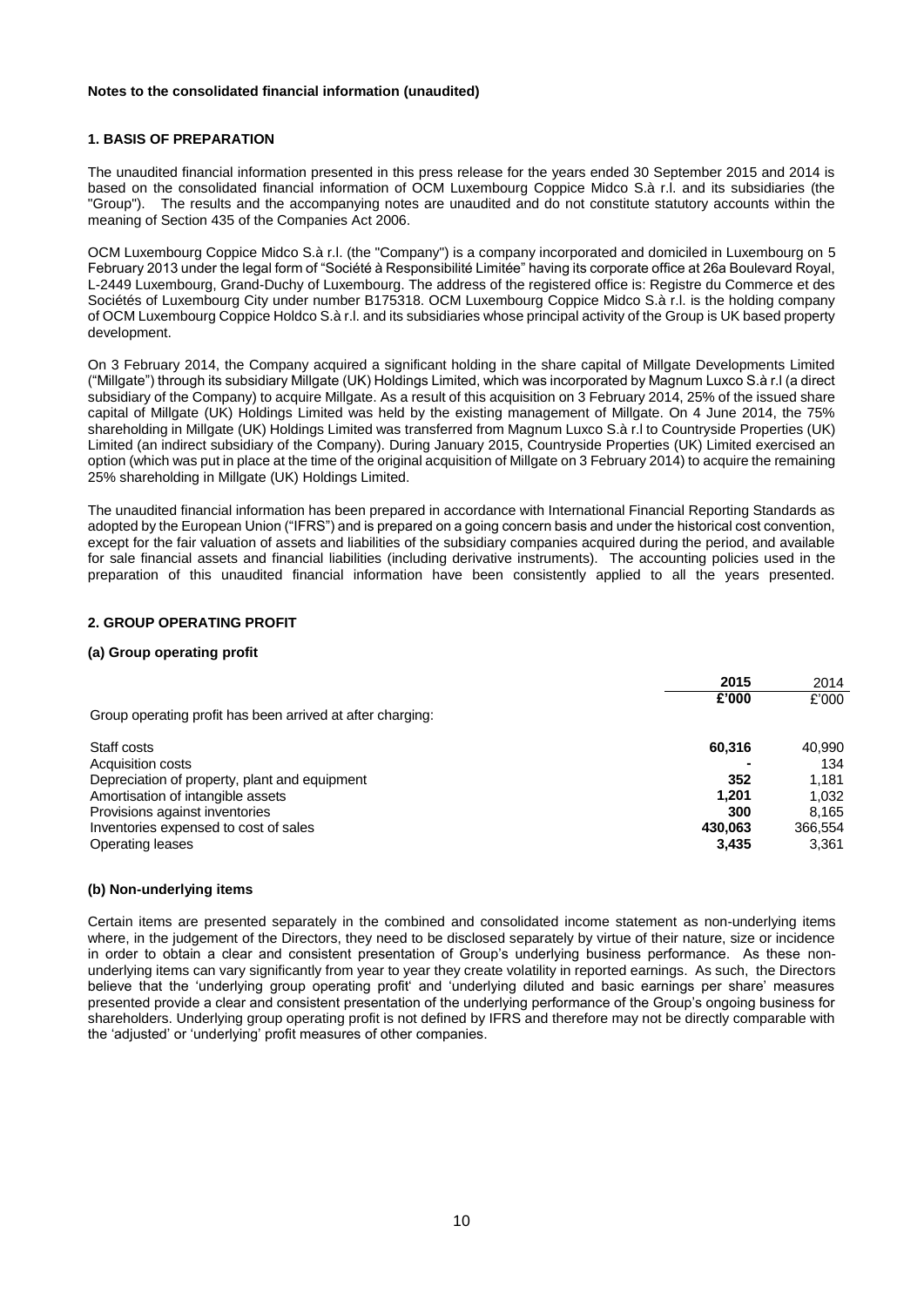### **2. GROUP OPERATING PROFIT** (continued)

#### **(b) Non-underlying items**

Examples of material and non-recurring items which may give rise to disclosure as non-underlying items are:

- Fees incurred in relation to business combinations or capital markets transactions; and
- Items which are material either because of their nature, or size and which do not relate to the Group's underlying performance such as restructuring costs.

Share based payment charges in respect of the management incentive plan established during the year ended 30 September 2013 in connection with the Acquisition (the "Plan") are also treated as a non-underlying item. This allows the underlying performance of the Group to be measured from period to period, due to that fact the full benefits of owning these shares are crystallised only following an exit event, such as a trade sale or Initial Public Offering.

Underlying group operating profit is one of the key measures used by the Board to monitor Group's performance.

|                                             | 2015  | 2014  |
|---------------------------------------------|-------|-------|
|                                             | £'000 | £'000 |
| Non-recurring items:                        |       |       |
| Acquisition costs                           |       | 134   |
| Advisory costs                              | 1,698 |       |
| Change of Board Director                    | 870   |       |
| Receivable impairment                       | 2,677 |       |
| Total non-recurring items                   | 5,245 | 134   |
| Share based payments in respect of the Plan | 1,310 | 608   |
| Total non-underlying items                  | 6,555 | 742   |
|                                             |       |       |

### **(b) Non-underlying items** (continued)

#### **Acquisition costs**

During the year ended 30 September 2014, £134,000 of costs were expensed relating to the acquisition of Millgate Developments Limited

#### **Advisory costs**

During the year, the Group has engaged in corporate activity in relation to the Admission. Advisory costs of £1,698,000 were incurred in relation to this activity. These costs primarily relate to reporting accounting fees, legal fees and consultancy fees.

#### **Change of Board Director of Copthorn Holdings Limited**

£870,000 of costs were incurred in relation to the resignation of Wendy Colgrave and appointment of Rebecca Worthington as Chief Financial Officer. This amount includes compensation for loss of office of £750,000 and £120,000 for appointment to office.

#### **Receivable impairment**

The non-recurring charge of £2,677,000 related to impairment of a receivable during the year which management believes may no longer be recoverable.

#### **Management incentive plan**

In 2013, a management incentive plan ("MIP") was approved by the Board in which certain senior employees of Countryside Properties (UK) Limited, a subsidiary company, were invited to acquire shares issued by the Company.

£1,310,000 was charged to the income statement in the year ended 30 September 2015 (2014: £608,000) in respect of shares issued under the Plan.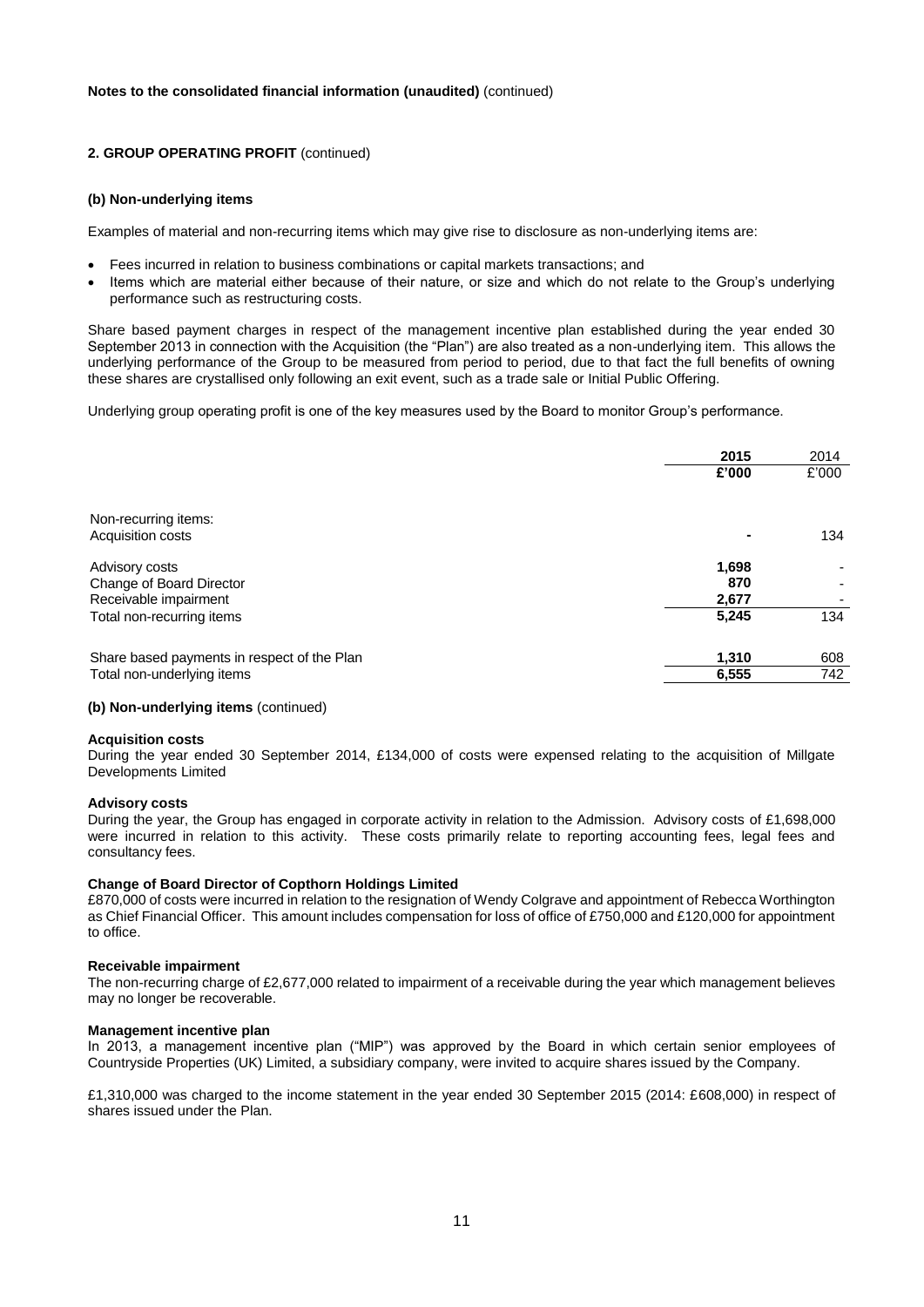### **3. SEGMENTAL REPORTING**

Segmental reporting is presented in respect of the Group's business segments reflecting the Group's management and internal reporting structure and is on the basis on which strategic operating decisions are made by the Group's Chief Operating Decision Maker ("CODM"). The Group's two business segments are Housebuilding and Partnerships. The CODM has been identified as the Group's Executive Committee.

The Housebuilding division develops large-scale sites, providing private and affordable housing on land owned or controlled by the Group, primarily around London and in the South and East of England operating under both the Countryside and Millgate brands.

The Partnerships division specialises in medium to large scale housing regeneration schemes delivering private and affordable homes in partnership with public sector land owners and operates primarily in and around London and the North West of England.

Segmental underlying operating profit and segmental operating profit includes items directly attributable to a segment as well as those that can be allocated on a reasonable basis. Central head office costs have been allocated between the segments using a percentage of revenue basis.

Segmental net assets and tangible net operating asset value includes items directly attributable to segment as well as those that can be allocated on a reasonable basis with the exception of intangibles, mandatory redeemable preference share (including the outstanding interest) and bank loans.

### **i) Segmental income statement**

| Housebuilding | <b>Partnerships</b>  | <b>Group items</b>  | Total     |
|---------------|----------------------|---------------------|-----------|
| £'000         | £'000                | £'000               | £'000     |
|               |                      |                     |           |
|               |                      |                     |           |
|               |                      |                     | 615,840   |
|               |                      |                     |           |
|               |                      |                     | (68,354)  |
| 278,743       | 268,743              |                     | 547,486   |
|               |                      |                     |           |
|               |                      |                     |           |
|               |                      |                     |           |
|               |                      |                     |           |
| 51,562        | 39,604               |                     | 91,166    |
|               |                      |                     |           |
| (13, 565)     | (3, 120)             |                     | (16,685)  |
|               | (2,678)              | (3,877)             | (6, 555)  |
| 37,997        | 33,806               | (3,877)             | 67,926    |
|               |                      |                     |           |
|               |                      | (50, 491)           | (50, 491) |
|               |                      |                     |           |
|               |                      | 10,584              | 10,584    |
| 37,997        | 33,806               | (43, 784)           | 28,019    |
|               |                      | (8,186)             | (8,186)   |
| 37,997        | 33,806               | (51,970)            | 19,833    |
|               | 330,701<br>(51, 958) | 285,139<br>(16,396) |           |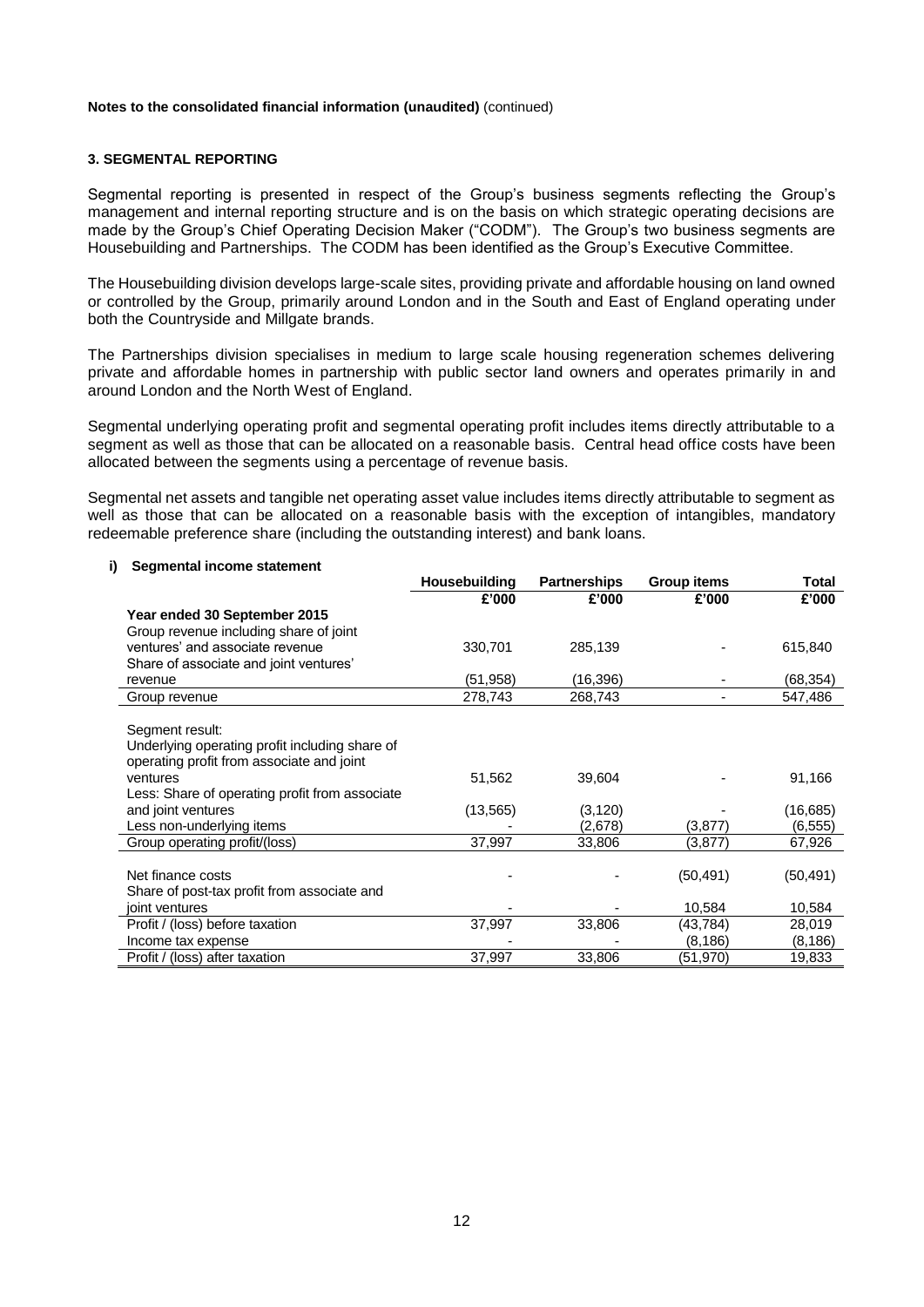# **3. SEGMENTAL REPORTING** (continued)

# **i) Segmental income statement** (continued)

|                                              | <b>Housebuilding</b> | <b>Partnerships</b> | <b>Group items</b> | Total     |
|----------------------------------------------|----------------------|---------------------|--------------------|-----------|
|                                              | £'000                | £'000               | £'000              | £'000     |
| Year ended 30 September 2014                 |                      |                     |                    |           |
| Group revenue including share of joint       |                      |                     |                    |           |
| ventures' and associate revenue              | 257,357              | 211,310             |                    | 468,667   |
| Share of associate and joint ventures'       |                      |                     |                    |           |
| revenue                                      | (4,409)              | (11, 461)           |                    | (15, 870) |
| Group revenue                                | 252,948              | 199,849             |                    | 452,797   |
|                                              |                      |                     |                    |           |
| Segment result:                              |                      |                     |                    |           |
| Underlying operating profit including share  |                      |                     |                    |           |
| of operating profit from associate and joint |                      |                     |                    |           |
| ventures                                     | 25,386               | 21,734              |                    | 47,120    |
| Less: Share of operating profit from         |                      |                     |                    |           |
| associate and joint ventures                 | (4, 178)             | 42                  |                    | (4, 136)  |
| Less non-underlying items                    |                      |                     | (742)              | (742)     |
| Group operating profit/(loss)                | 21,208               | 21,776              | (742)              | 42,242    |
|                                              |                      |                     |                    |           |
| Net finance costs                            |                      |                     | (49, 680)          | (49,680)  |
| Share of post-tax profit from associate and  |                      |                     |                    |           |
| joint ventures                               |                      |                     | 2,025              | 2,025     |
| Profit / (loss) before taxation              | 21,208               | 21,776              | (48,397)           | (5, 413)  |
| Income tax expense                           |                      |                     | (6,536)            | (6, 536)  |
| Profit / (loss) after taxation               | 21,208               | 21,776              | (54,933)           | (11,949)  |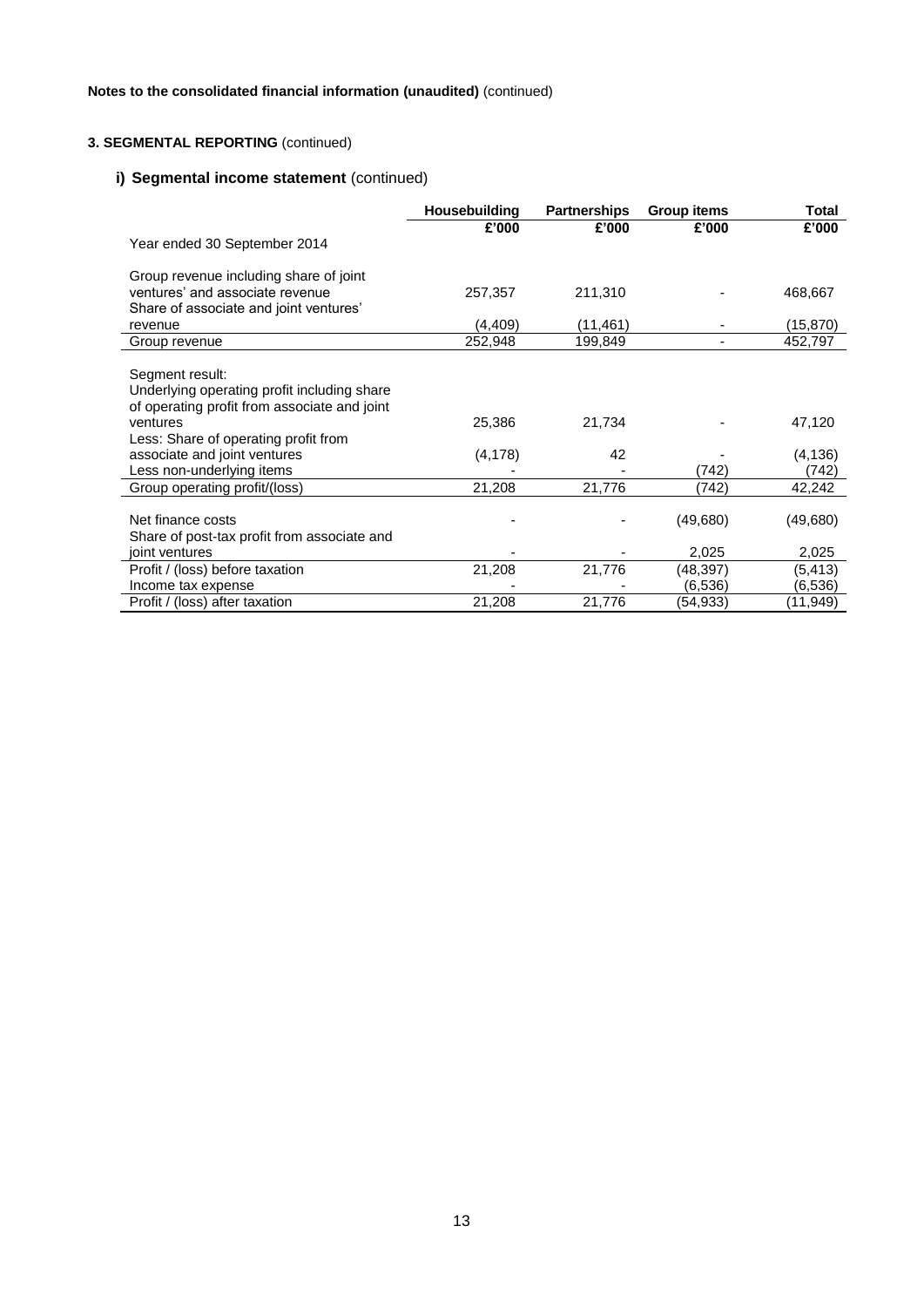### **3. SEGMENTAL REPORTING** (continued)

### **ii) Segmental capital employed**

|                                                                             | Housebuilding | <b>Partnerships</b> | <b>Group items</b> | Total   |
|-----------------------------------------------------------------------------|---------------|---------------------|--------------------|---------|
|                                                                             | £'000         | £'000               | £'000              | £'000   |
| Year ended 30 September 2015                                                |               |                     |                    |         |
| Net assets/(liabilities) <sup>1</sup><br>Tangible net operating asset value | 334.321       | 54.179              | (375,267)          | 13.234  |
| ("TNOAV") <sup>2</sup>                                                      | 334.321       | 54.179              |                    | 388,500 |
|                                                                             | Housebuilding | <b>Partnerships</b> | <b>Group items</b> | Total   |
|                                                                             | £'000         | £'000               | £'000              | £'000   |
| Year ended 30 September 2014                                                |               |                     |                    |         |
| Net assets/(liabilities) <sup>1</sup><br>Tangible net operating asset value | 288.484       | 60.003              | (357, 045)         | (8,558) |
| ("TNOAV") <sup>2</sup>                                                      | 288.484       | 60.003              |                    | 348,487 |

#### **iii) Other segmental information**

\_\_\_\_\_\_\_\_\_\_\_\_\_\_\_\_\_\_\_\_\_\_\_\_\_\_\_\_\_\_

|                                         | <b>Housebuilding</b> | <b>Partnerships</b> | <b>Group items</b> | Total  |
|-----------------------------------------|----------------------|---------------------|--------------------|--------|
|                                         | £'000                | £'000               | £'000              | £'000  |
| Year ended 30 September 2015            |                      |                     |                    |        |
| Investment in associate                 | 4.164                |                     |                    | 4.164  |
| Investment in joint ventures            | 48.016               | 2.081               |                    | 50,097 |
| Capital expenditure – property, plant & |                      |                     |                    |        |
| equipment                               | 846                  | 668                 |                    | 1.514  |
| Depreciation                            | 197                  | 155                 |                    | 352    |
| Acquisition of intangible assets        |                      |                     |                    |        |
| Share based payments                    |                      |                     | 1.310              | 1.310  |

|                                         | Housebuilding<br>£'000 | <b>Partnerships</b><br>£'000 | <b>Group items</b><br>£'000 | Total<br>£'000 |
|-----------------------------------------|------------------------|------------------------------|-----------------------------|----------------|
| Year ended 30 September 2014            |                        |                              |                             |                |
| Investment in associate                 | 8.841                  |                              | $\overline{\phantom{0}}$    | 8.841          |
| Investment in joint ventures            | 12.562                 | 7.716                        | $\overline{\phantom{a}}$    | 20,278         |
| Capital expenditure – property, plant & |                        |                              |                             |                |
| equipment                               | 274                    | 216                          | ۰                           | 490            |
| Depreciation                            | 660                    | 521                          | $\overline{\phantom{0}}$    | 1.181          |
| Acquisition of intangible assets        |                        |                              | 29.227                      | 29.227         |
| Share based payments                    |                        |                              | 608                         | 608            |

<sup>1</sup> Group items includes intangible assets of £59,453,000 (2014: £60,654,000), mandatory redeemable preference shares of £287,329,000 (2104: £285,126,000), outstanding interest payable in respect of the mandatory redeemable preference shares of £87,872,000 (2014: £46,911,000) and net debt of £59,519,000 (2014: £85,662,000).

<sup>&</sup>lt;sup>2</sup> TNOAV is calculated as net assets/(liabilities) excluding intangibles, mandatory redeemable preference shares (including the outstanding interest) and net debt.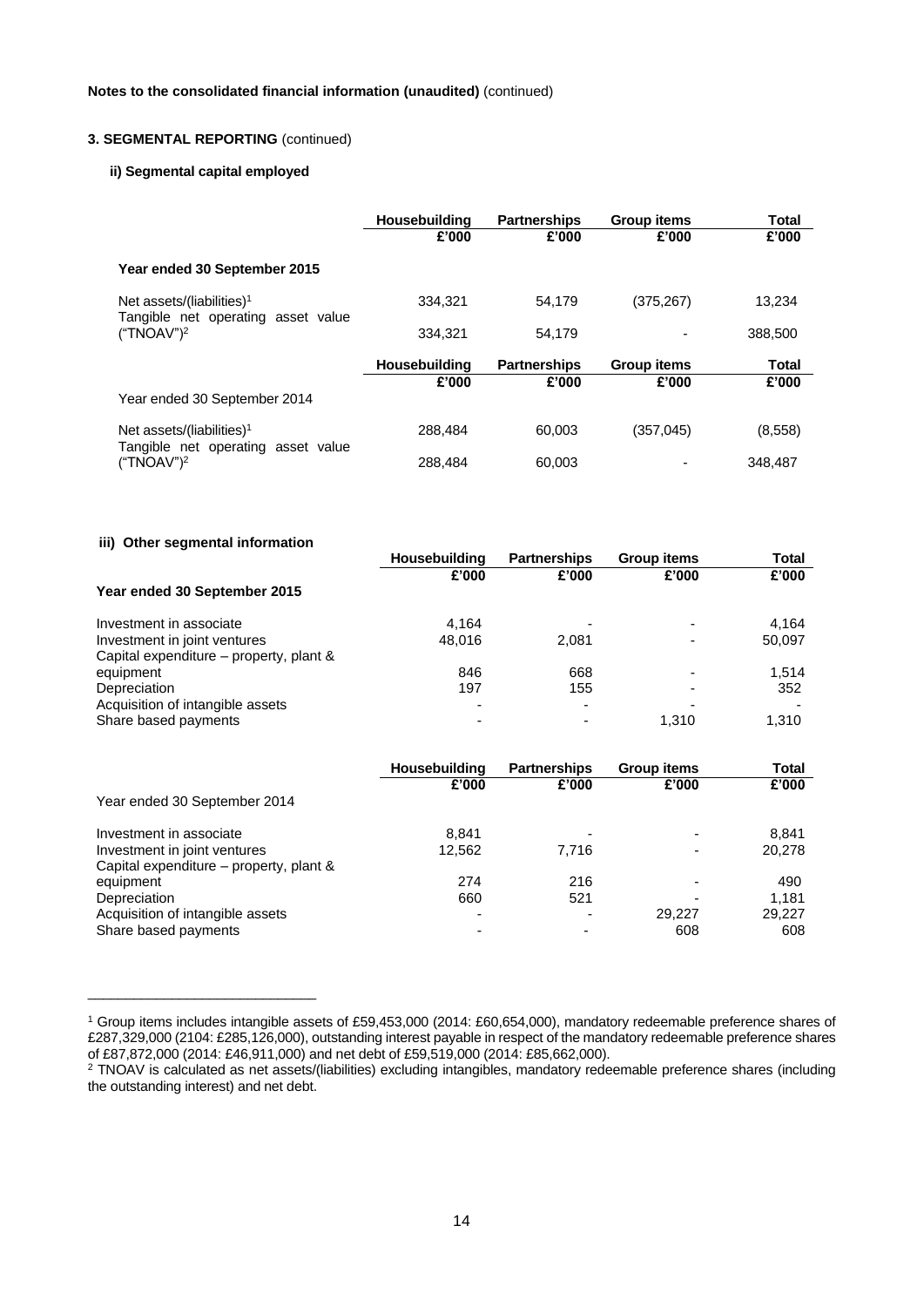### **4. FINANCE INCOME AND FINANCE COST**

|                                            | 2015   | 2014   |
|--------------------------------------------|--------|--------|
|                                            | £'000  | £'000  |
| <b>Finance income</b>                      |        |        |
| Bank interest receivable                   | 824    | 524    |
| Unwind of imputed interest                 | 979    | 1,740  |
|                                            | 1,803  | 2,264  |
|                                            |        |        |
| <b>Finance cost</b>                        |        |        |
| Bank loans and overdrafts                  | 6,195  | 8,907  |
| Interest on MRPS                           | 40,961 | 34,095 |
| Fair value losses on financial instruments | 407    | 304    |
| Other loans                                | 116    | 125    |
| Unwind of imputed interest                 | 3,502  | 3,059  |
| Amortisation of debt finance costs         | 1,113  | 5,454  |
|                                            | 52,294 | 51,944 |
| Net finance cost                           | 50,491 | 49.680 |

The amortisation of debt finance costs included £nil (2014: £4,085,000) of costs which relate to loan facilities which were repaid early during the year.

## **5. INCOME TAX EXPENSE**

|                                                   | 2015  | 2014    |
|---------------------------------------------------|-------|---------|
|                                                   | £'000 | £'000   |
| <b>Current tax</b>                                |       |         |
| Luxembourg corporation tax - Current year         | 3     | 3       |
| <b>UK Corporation tax</b>                         |       |         |
| Current period                                    | 8.087 | 2,337   |
| Adjustments in respect of prior periods           | (200) | (79)    |
|                                                   | 7,890 | 2,261   |
| Deferred tax                                      |       |         |
| Origination and reversal of temporary differences | 318   | (2,091) |
| Reversal of deferred tax                          | 235   | 5,023   |
| Impact of changes in UK tax rates                 | (122) | 448     |
| Adjust in respect of prior periods                | (135) | 895     |
|                                                   | 296   | 4,275   |
|                                                   | 8,186 | 6,536   |

The charge for the year can be reconciled to the profit per the consolidated statement of comprehensive income as follows:

|                                                          | 2015     | 2014     |
|----------------------------------------------------------|----------|----------|
|                                                          | £'000    | £'000    |
| Profit/(Loss) before income tax                          | 28,019   | (5, 413) |
| Tax at the domestic tax rate 29.22% (2014: 29.22%)       | 8,187    | (1,582)  |
| Associates and joint venture results reported net of tax | (3,093)  | (592)    |
| Expenses not subject to tax                              | 2,482    | 3,298    |
| Accelerated capital allowances                           | (198)    | (146)    |
| Transfer pricing adjustments                             | 3.728    | 4,556    |
| Adjustments relating to prior years                      | (477)    | 1,083    |
| Joint ventures taxed at different rates                  |          | (47)     |
| Overseas subsidiaries taxed at different rates           | (2, 419) | (1,525)  |
| Changes in tax rates                                     | (174)    | 594      |
| Temporary timing differences                             | 150      | 897      |
|                                                          | 8,186    | 6,536    |

The tax assessed is at the Luxembourg Corporation Tax rate of 29.22% (2014: 29.22%), however the majority of the profits and losses are generated by the United Kingdom Group of companies. The tax assessed for the United Kingdom share of the results is higher than the standard rate of Corporation Tax in the United Kingdom which is 20% (2014: 21%).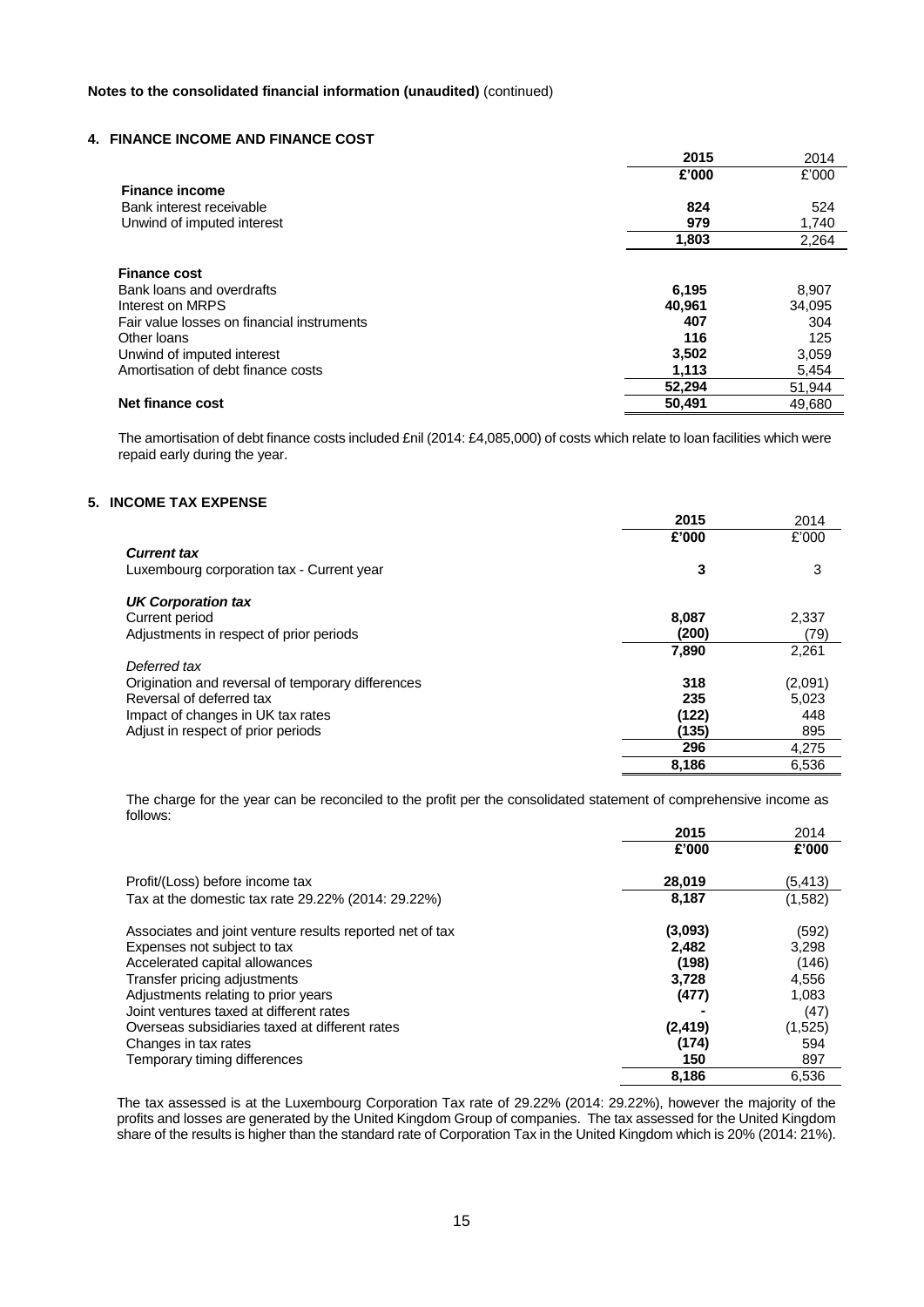### **6. INVESTMENT IN ASSOCIATE**

The Group holds a 28.5% share and with pro rata voting rights in Countryside Properties (Bicester) Limited whose principal activity is housebuilding and is incorporated in the United Kingdom.

| The Group's investment in its associate is represented by: | 2015    | 2014     |
|------------------------------------------------------------|---------|----------|
|                                                            | £'000   | £'000    |
| Current assets                                             | 3.959   | 8,956    |
| Cash                                                       | 5.434   | 5,158    |
| <b>Current liabilities</b>                                 | (4,902) | (4, 446) |
| Non current liabilities                                    | (327)   | (827)    |
|                                                            | 4.164   | 8.841    |

The amount due from the associate is £Nil (2014: £Nil)

The Group's share of post-tax profit from its associate arises as follows:

| Revenues<br>Expenses                    | 3.791<br>(3,064) | 12,763<br>(8,638) |
|-----------------------------------------|------------------|-------------------|
| Operating profit                        | 727              | 4.125             |
| Finance income                          | 87               | 15                |
| Income tax                              | (248)            | (1,004)           |
| Share of post-tax profit from associate | 566              | 3,136             |

## **7. INVESTMENTS IN JOINT VENTURES**

| The Group's aggregate investment in its joint ventures is represented by: | 2015      | 2014      |
|---------------------------------------------------------------------------|-----------|-----------|
|                                                                           | £'000     | £'000     |
| Non current assets                                                        | 404       | 603       |
| Current assets                                                            | 205.097   | 155.872   |
| Cash                                                                      | 5.827     | 4,355     |
| <b>Current liabilities</b>                                                | (29, 844) | (21, 645) |
| Non current liabilities                                                   | (131,387) | (119,493) |
|                                                                           | 50,097    | 19.692    |

The aggregate amount due from joint ventures is £63,381,000 (2014: £45,952,000). The amount due to joint ventures is £318,000 (2014: £510,000).

The Group's share of retained profits/(losses) from its joint ventures arises as follows:

| Revenues                                            | 68.354    | 15.870   |
|-----------------------------------------------------|-----------|----------|
| Expenses                                            | (52, 396) | (15,859) |
| <b>Operating Profit</b>                             | 15,958    | 11       |
| Finance cost                                        | (3,848)   | (1,233)  |
| Income tax (expense)/credit                         | (2.092)   | 111      |
| Share of post-tax profit/(loss) from joint ventures | 10.018    | (1, 111) |
| <b>Dividends</b>                                    | (6,682)   | (2.760)  |
|                                                     | 3,336     | (3,871)  |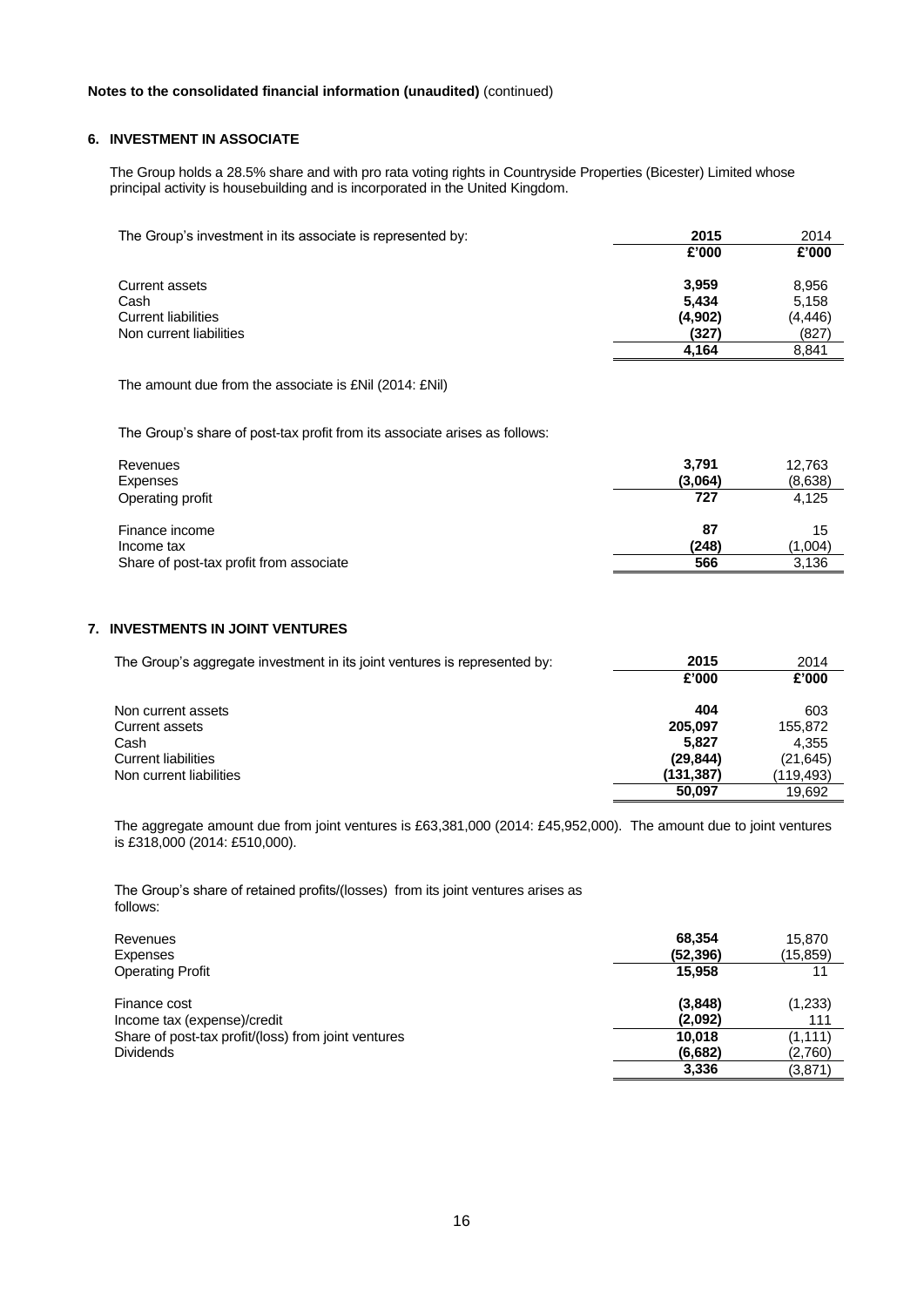# **7. INVESTMENTS IN JOINT VENTURES** (continued)

The Group's principal investments in joint ventures, all of which are incorporated in the United Kingdom, comprise:

|                                                                                       | Country of<br>incorporation | Voting<br>rights % | Principal activity              |
|---------------------------------------------------------------------------------------|-----------------------------|--------------------|---------------------------------|
|                                                                                       |                             |                    |                                 |
| <b>Brenthall Park (Commercial) Limited</b>                                            | UK                          | 50.00              | Commercial                      |
| Brenthall Park (Infrastructure) Limited                                               | UK                          | 50.00              | Dormant                         |
| Brenthall Park (Three) Limited                                                        | UK                          | 50.00              | Dormant                         |
| <b>Brenthall Park Limited</b>                                                         | UK                          | 50.00              | House building                  |
| C.C.B. (Stevenage) Limited                                                            | <b>UK</b>                   | 33.33              | House building                  |
| Countryside Properties (Accordia) Limited                                             | <b>UK</b>                   | 50.00              | House building                  |
| Countryside Properties (Booth Street 2) Limited                                       | UK                          | 50.00              | House building                  |
| Countryside Properties (Merton Abbey Mills) Limited                                   | UK                          | 50.00              | House building                  |
| Countryside Properties (Salford Quays) Limited                                        | UK                          | 50.00              | House building                  |
| Mann Island Estate Limited                                                            | <b>UK</b>                   | 50.00              | Estate management               |
| Peartree Village Management Limited                                                   | <b>UK</b>                   | 50.00              | Estate management               |
| The Edge 1A Limited                                                                   | <b>UK</b>                   | 50.00              | House building                  |
| <b>Woolwich Countryside Limited</b>                                                   | UK                          | 50.00              | House building                  |
| <b>Acton Gardens LLP</b>                                                              | UK                          | 50.00              | House building                  |
| Cambridge Medipark Limited                                                            | UK                          | 50.00              | Commercial                      |
| <b>CBC Estate Management Limited</b>                                                  | UK                          | 50.00              | Estate management               |
| Countryside 27 Limited                                                                | <b>UK</b>                   | 50.00              | Commercial                      |
| Countryside Annington (Colchester) Limited                                            | UK                          | 50.00              | House building                  |
| Countryside Annington (Mill Hill) Limited                                             | UK                          | 50.00              | House building                  |
| Countryside Land Securities (Springhead) Limited                                      | UK                          | 50.00              | House building                  |
| Countryside L&Q (Oaks Village) LLP                                                    | UK                          | 50.00              | House building                  |
| Countryside Maritime Limited                                                          | <b>UK</b>                   | 50.00              | House building                  |
| Countryside Neptune LLP                                                               | <b>UK</b>                   | 50.00              | House building                  |
| Countryside Zest (Beaulieu Park) LLP                                                  | <b>UK</b>                   | 50.00              | House building                  |
| Greenwich Millennium Village Limited                                                  | UK                          | 50.00              | House building                  |
| iCO Didsbury Limited                                                                  | <b>UK</b>                   | 50.00              | Commercial                      |
| iCO Didsbury Point Estate Management Limited<br><b>Silversword Properties Limited</b> | UK<br>UK                    | 50.00<br>50.00     | Estate management<br>Commercial |

# **8. INVENTORIES**

|                                                     | 2015    | 2014    |
|-----------------------------------------------------|---------|---------|
|                                                     | £'000   | £'000   |
| Development land and work in progress               | 408.700 | 350,835 |
| Completed properties unlet, unsold or awaiting sale | 30.842  | 29.943  |
|                                                     | 439.542 | 380,778 |

The value of inventories expensed during the year and included in cost of sales was £430,063,000 (2014: £366,554,000). During the year inventories were written down through cost of sales by £300,000 (2014: £8,165,000). During the year, £1,071,000 of previous write downs were released (2014: £247,000).

Interest incurred on deferred land purchases amounting to £300,000 (2014: £556,000) was capitalised during the year to inventories.